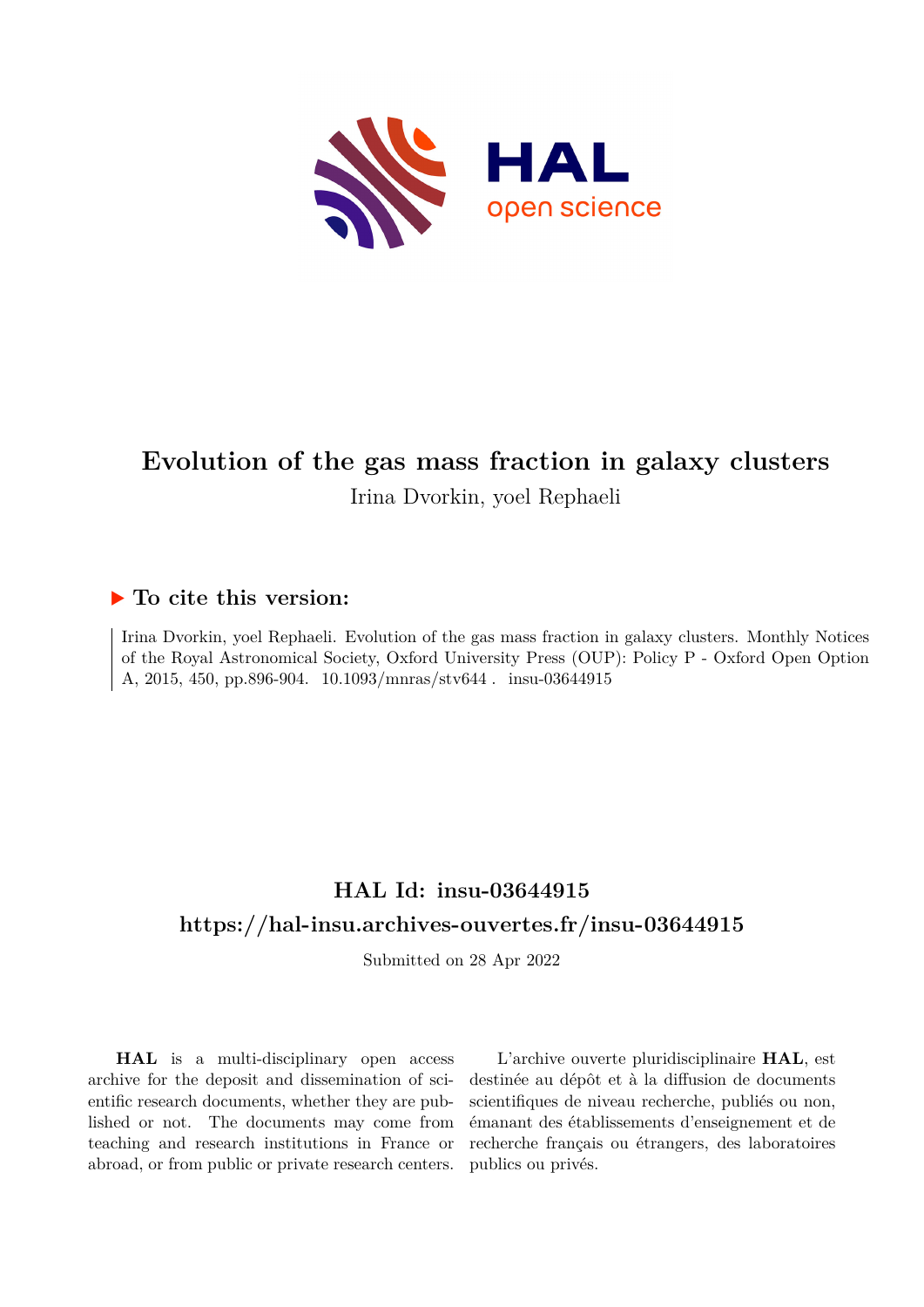# **Evolution of the gas mass fraction in galaxy clusters**

# Irina Dvorkin<sup>1,2\*</sup> and Yoel Rephaeli<sup>2,3</sup>

<sup>1</sup>*Institut d'Astrophysique de Paris, UMR 7095, 98 bis boulevard Arago, Paris F-75014, France* <sup>2</sup>*School of Physics and Astronomy, Tel Aviv University, Tel Aviv 69978, Israel* <sup>3</sup>*Center for Astrophysics and Space Sciences, University of California, San Diego, La Jolla, CA 92093-0424, USA*

Accepted 2015 March 23. Received 2015 February 26; in original form 2014 June 3

# **ABSTRACT**

The mass fraction of hot gas in clusters is a basic quantity whose level and dependence on the cluster mass and redshift are intimately linked to all cluster X-ray and Sunyayev–Zel'dovich measures. Modelling the evolution of the gas fraction is clearly a necessary ingredient in the description of the hierarchical growth of clusters through mergers of subclumps and mass accretion on the one hand, and the dispersal of gas from the cluster galaxies by tidal interactions, galactic winds and ram-pressure stripping on the other hand. A reasonably complete description of this evolution can only be given by very detailed hydrodynamical simulations, which are, however, resource-intensive and difficult to implement in the mapping of parameter space. A much more practical approach is the use of semi-analytic modelling that can be easily implemented to explore a wide range of parameters. We present first results from a simple model that describes the build-up of the gas mass fraction in clusters by following the overall impact of the above processes during the merger and accretion history of each cluster in the ensemble. Acceptable ranges for model parameters are deduced through comparison with results of X-ray observations. Basic implications of our work for modelling cluster statistical properties, and the use of these properties in joint cosmological data analyses, are discussed.

**Key words:** galaxies: clusters: general – galaxies: clusters: intracluster medium.

#### **1 INTRODUCTION**

Hot intracluster (IC) gas is an important cluster component that determines X-ray emission quantities and the nature and properties of the Sunyayev–Zel'dovich (SZ) effect. Cluster X-ray and SZ surveys provide a broad basis for exploring key statistical properties of the population, such as the mass function, and are valuable cosmological probes of e.g. the equation of state of dark energy, the amplitude of primordial density fluctuations and the neutrino mass (e.g. Vikhlinin et al. 2009; Lueker et al. 2010; Mantz et al. 2010a; Shimon et al. 2012; Planck Collaboration XX 2014). However, both X-ray emission and the SZ signal of a cluster of a given mass are very sensitive to the hot gas mass fraction  $f_{\text{gas}}$ , which is not known precisely and – in principle – can depend on the mass and redshift of the cluster. While it is expected that  $f_{\text{gas}}$  should be close to the cosmic value  $\Omega_{\rm b}/\Omega_{\rm m}$  by virtue of the large size of clusters, some of the baryons are locked in cluster galaxies, and therefore do not contribute to the respective observable. Therefore, it is of interest to model the fraction of hot, X-ray emitting gas in galaxy clusters, particularly at high redshifts.

Observational effort to determine *f*gas is motivated also by the basic need to study the evolution of the total baryon fraction in groups and clusters, which has contributions also from galaxies and IC light (e.g. White et al. 1993; Mohr, Mathiesen & Evrard 1999; Ettori 2003; Lin, Mohr & Stanford 2003; Gonzalez, Zaritsky & Zabludoff 2007; McCarthy, Bower & Balogh 2007; Giodini et al. 2009). In several of these works, the reported baryon fraction is smaller than the expected value, particularly in low-mass systems. The observed trend is an increase of the fraction of hot gas with total system mass, approximately following  $f_{\text{gas}} \propto M^{0.1-0.2}$ , and a decrease of the stellar fraction as  $f_s \propto M^{-(0.4-0.6)}$  (Lin et al. 2003; Gonzalez et al. 2007; Sun et al. 2009; Dai et al. 2010). A possible interpretation of the mass dependence of  $f_{\text{gas}}$  is that gas is expelled from low-mass systems due to non-gravitational processes, such as feedback from active galactic nuclei (AGN) (Scannapieco & Oh 2004). In this scenario more massive systems retain a larger fraction of their gas due to their deeper potential wells.

Another important piece of evidence is the observed metallicity of IC gas, with a mean value of  $\simeq 1/3$  solar (e.g. Finoguenov, David & Ponman 2000; De Grandi & Molendi 2001; Vikhlinin et al. 2005; Baldi et al. 2012), and with a decreasing radial profile. Since metals are produced only in stars, it follows that a large fraction of IC gas was ejected from galaxies. Indeed, numerical simulations (e.g. Kapferer et al. 2007; Arieli, Rephaeli & Norman 2010) show that ejection of metals from galaxies can account for the observed metallicity. This interpretation is further strengthened by the observed evolution of the galaxies in clusters (the Butcher–Oemler

E-mail: [irina@wise.tau.ac.il](mailto:irina@wise.tau.ac.il)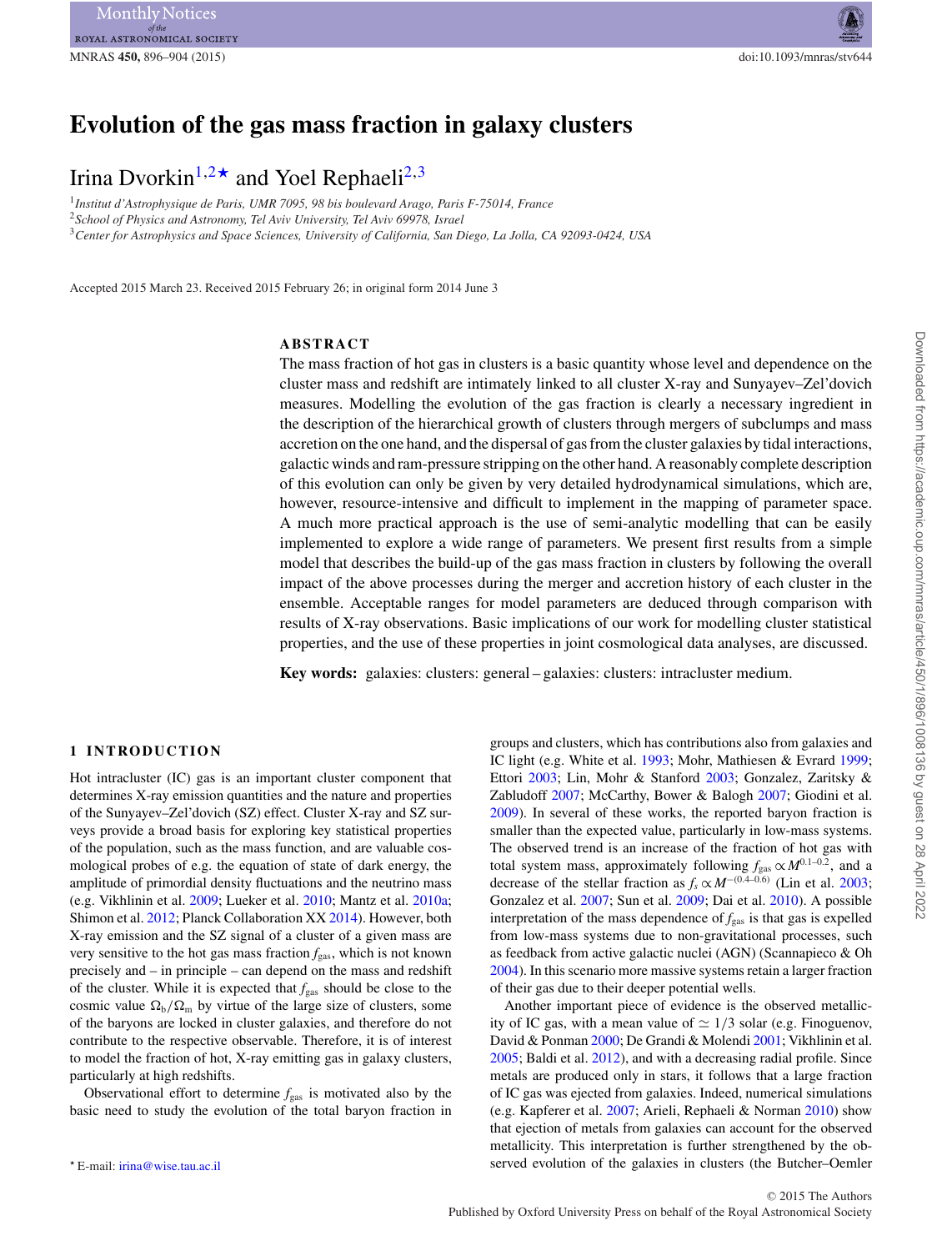effect), namely that the fraction of blue galaxies is higher at higher redshifts (Butcher & Oemler 1978); note though that the significance of this effect is uncertain due to difficulties in disentangling the influence of the chosen galaxy sample and secular evolution (Raichoor & Andreon 2012). Moreover, spirals found in clusters tend to be redder (Hughes & Cortese 2009), H I deficient as compared to similar galaxies in the field (Solanes et al. 2001), and typically have truncated gaseous discs (Koopmann, Haynes & Catinella 2006). These observations suggest that galaxies lost most or all of their gas since they first fell into the cluster, either due to encounters with other galaxies, or as a result of ram-pressure stripping, as discussed below. This led to the quenching of star formation and the subsequent change of colour and morphology.

The baryonic fraction in clusters, particularly the fraction of hot gas, was extensively studied using cosmological hydrodynamical simulations (e.g. Borgani et al. 2006; Ettori et al. 2006; Stanek et al. 2010; Young et al. 2011; Planelles et al. 2013). While the observed mass dependence of  $f_{\text{gas}}$  is generally well reproduced by these simulations, the stellar mass fraction is typically larger than observed, which may be due to the fact that the (correct) gas mass fraction is attained by an overestimated star formation rate (SFR). In general, numerical simulations are computationally expensive, which complicates the modelling of the interplay between galactic and large-scale phenomena.

An alternative semi-analytic model, proposed by Bode, Ostriker & Vikhlinin (2009, see also Ostriker, Bode & Babul 2005), is based on the assumption that  $f_{\text{gas}}$  in all haloes was initially equal to the cosmic baryon fraction, and that it decreased due to the processes of star formation and ejection of gas out of the halo by SN-and-AGN-driven winds. This model is calibrated to X-ray observations of nearby clusters, and so successfully reproduces the local cluster population.

In this paper, we take a different approach: motivated by the observed metallicity and galaxy (colour) evolution, we assume that a large fraction of the IC gas was ejected from galaxies. In this picture  $f_{\text{gas}}$  increases with mass because larger systems typically form later through mergers of smaller systems, and therefore their galaxies had more time to eject their gas. As we show in this paper, our model directly links galactic processes (which can be described by small-scale numerical simulations) with various cluster-scale observables.

Several processes may be responsible for mass ejection from cluster galaxies. When a galaxy traverses the higher density inner region of a cluster, ram pressure effectively removes an appreciable fraction of its interstellar (IS) gas (Gunn & Gott 1972). The details of this process depend on the IC gas density profile, galactic gas density profile and the trajectory of the galaxy (Abadi, Moore & Bower 1999; Vollmer et al. 2001; Hester 2006; Tecce et al. 2010), all of which are difficult to model, but it is clear that ram pressure can remove large quantities of gas from the galaxy on relatively short time-scales (e.g. Quilis, Moore & Bower 2000). Observational evidence for this process comes from the tails behind several cluster galaxies seen in H<sub>I</sub>, H  $\alpha$  and X-rays, interpreted as removal of galactic interstellar medium (ISM; e.g. Sun, Donahue & Voit 2007; Ebeling, Stephenson & Edge 2014). In addition, tidal interactions between field galaxies are known to affect the distribution of gas and stars within the galaxies, and may be as important in cluster galaxies, especially in dense cluster cores (Merritt 1983; Moore et al. 1999; Gnedin 2003). Tidal interactions truncate the dark matter (DM) density profile of subhaloes orbiting inside a massive cluster, which leads to more concentrated profiles of subhaloes relative to field haloes (Bullock et al. 2001; Limousin et al. 2009). The

transformation of spirals into S0 galaxies in clusters and the existence of 'passive spirals' (which are morphologically identical to normal spirals but lack star formation activity) may be related to these environmental effects (e.g. Bekki, Couch & Shioya 2002; Just et al. 2010).

Other major processes that affect galaxy evolution in clusters are galactic winds and AGN feedback. SN-driven winds are particularly important at high redshifts, when the SFR is high (e.g. Pettini et al. 2001). A sufficiently fast wind deposits metal-enriched material into IC space. However, as the SFR drops at low redshifts, metal enrichment effects of galactic winds become subdominant to ram pressure and tidal interactions.

Outflows launched from the vicinity of supermassive black holes found in the central galaxies of clusters may provide the IC gas with enough energy to escape the cluster potential well and thus lower the IC gas mass fraction (see e.g. Fabian 2012, for a comprehensive discussion of the role of AGN in clusters). X-ray cavities in the central regions of many clusters, often found in pairs, provide strong evidence of these outflows. Their ubiquity is, however, a matter of debate. The detection fraction of X-ray cavities is between 20 and 30 per cent in X-ray-selected samples (Bîrzan et al. 2004; Dunn, Fabian & Taylor 2005; Hlavacek-Larrondo et al. 2012). On the other hand, a recent study by Hlavacek-Larrondo et al. (2014) found only six clusters with X-ray cavities in a sample of 83 massive clusters selected by their SZ signature. While the detection of X-ray cavities is observationally challenging due to their small contrast with the surrounding medium, their contribution to the overall properties of the cluster population (rather than individual clusters with extremely strong outflows) remains an open question. Moreover, while the energy deposited into the IC gas is probably sufficient to prevent overcooling (McNamara & Nulsen 2007), it is not clear that large amounts of gas can also escape the potential well of the clusters.

In view of these findings we focus here on environmental processes which are widespread in galaxy clusters and are closely related to their mass accretion histories.

In this paper, we build a phenomenological model of gas ejection in the context of the hierarchical assembly of clusters and explore the range of possible models and their consequences for X-ray and SZ cluster surveys. We adopt the following cosmological parameters:  $H_0 = 67.11 \text{ km s}^{-1} \text{Mpc}^{-1}$ ,  $\Omega_{\text{m}} = 0.3175$ ,  $\Omega_{\Lambda} = 0.6825$ ,  $\sigma_8 = 0.8344$  and  $n_s = 0.9624$  (Planck Collaboration XVI 2014). Unless otherwise stated, all masses *M* and radii *R* represent the virial quantities, defined by  $M = 4\pi/3 \Delta_V \rho_c(z) R^3$ , where  $\rho_c$  is the critical density of the Universe at redshift z and  $\Delta_V$  is the overdensity defined by the spherical collapse model (Gunn & Gott 1972) calculated for the given set of cosmological parameters.

In Section 2, we briefly describe our model of cluster evolution, which is based on an extended merger-tree code that follows the evolution of haloes that consist of DM and baryons. Gas ejection from galaxies and the build-up of  $f_{\text{gas}}$  is discussed in Section 3. Our results are presented in Section 4 and discussed in Section 5.

### **2 CLUSTER MERGER-TREE EVOLUTION**

The efficiency of IS gas removal by tidal interactions and ram pressure depends on the depth of the cluster gravitational potential. This occurs continuously through a series of interaction and merger events during the dynamical evolution of a galaxy in a growing cluster. We follow the evolutionary history of IC gas by considering the overall impact of the above galactic processes in a statistical description based on a merger-tree code.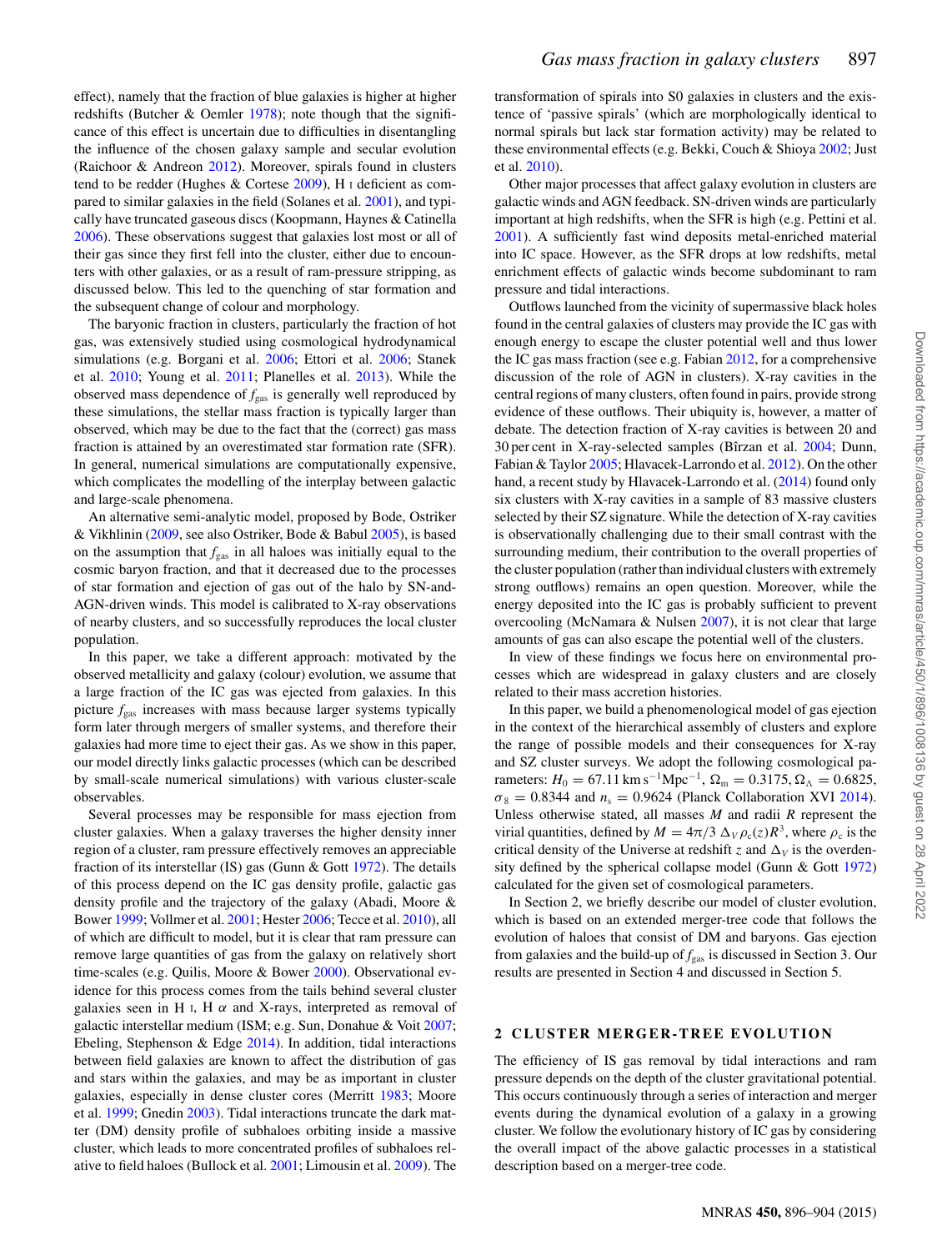In the  $\Lambda$  cold dark matter framework structure forms hierarchically, starting with relatively low mass haloes that grow successively through mergers and accretion. The merger history of a given cluster can be described by a *merger tree*, which essentially is a list of the masses of the merging haloes and the redshifts at which these mergers occurred. The mass assembly history of a cluster affects its density profile (Wechsler et al. 2002; Dalal, Lithwick & Kuhlen 2010) and causes an intrinsic scatter in all the mass-observable relations. In previous works (Dvorkin & Rephaeli 2011; Dvorkin, Rephaeli & Shimon 2012), we studied how the hierarchical formation of galaxy clusters affects their X-ray and SZ properties; here we extend our merger-tree approach to include an approximate description of some basic galaxy-scale processes.

In order to describe the evolution of galaxy clusters we build merger trees of DM haloes using the GALFORM algorithm (Parkinson, Cole & Helly 2008) which is based on the excursion set formalism (Lacey  $&$  Cole 1993). For a cluster with a given mass and at a given observation redshift each merger tree represents a possible formation history, and a sufficiently large number of merger trees can provide a statistical description of the population. The advantage of using this kind of semi-analytic modelling is our ability to produce a large number of clusters (equivalent to simulating a very large volume of the Universe) by employing an efficient algorithm that can be readily applied to explore the parameter space of the model.

Instead of using a constant redshift step for the output of the merger tree, we save the information on all the progenitors with masses  $M > M_{res}$ , where  $M_{res}$  is the mass resolution limit. The merger trees of Parkinson et al. (2008) are calibrated to match the Sheth–Tormen mass function (Sheth & Tormen 1999), which we use throughout this paper for consistency. The original DM-only merger-tree code was extended to include also IC gas, whose density and temperature profiles are determined from basic considerations (essentially, energy conservation and hydrostatic equilibrium). Further details on the merger-tree algorithm and its implementation for clusters of galaxies can be found in Parkinson et al. (2008) and Dvorkin & Rephaeli (2011).

We follow the evolution of all haloes in a tree (i.e. all the progenitors of the given cluster) with (total) masses  $M > M_{\text{res}} = 10^{11} \text{ M}_{\odot} h^{-1}$  that existed below redshift  $z = 2$ . The number of galaxies in a halo scales linearly with its mass *M*, therefore we calculate the initial number of galaxies in each halo as

$$
N_{\text{gal},i}(M) = N_{\text{gal},0} \left( \frac{M}{10^{11} \, \text{M}_{\bigodot} \, h^{-1}} \right),\tag{1}
$$

where  $N_{\text{gal, 0}}$  is a model parameter. At high enough redshift large structures are rare; therefore, their member galaxies are expected to resemble low-redshift galaxies in the field, i.e. they should be relatively massive blue discs. We assign an initial mass for these galaxies  $M_{gal, i} = 10^{11} M_{\odot} h^{-1}$ , a value that decreases by the various mass-loss processes.

An alternative method of describing the galaxy population would be to explicitly account for subhaloes and follow them as distinct systems even after they merge with the main halo. This kind of approach (i.e. Yoo et al. 2007) necessitates modelling the trajectory of each galaxy inside the main halo, taking into account dynamical friction, encounters with other subhaloes, and the impact of subsequent mergers of the main halo with other systems. While this kind of approach provides a more accurate description of cluster growth, it might be difficult to pinpoint the key physical processes that influence the evolution of IC gas. Therefore, we chose to assign all the galaxies the same (fiducial) initial mass, which is reduced at later stages of evolution as described below. We note that our model

effectively averages over all possible galaxy masses and trajectories, as well as the merger impact parameters.

The gas mass fraction in the diffuse matter that was not contained in collapsed structures (this gas could originate from early galactic winds) is  $f_{\text{diff}}$  at the initial time, so that  $M_{\text{gas, }i} = f_{\text{diff}} \cdot (M - M_{\text{gal, }i}N_{\text{gal}})$ , whereas galaxies are assumed to have the cosmic baryon fraction  $f_c = \Omega_b / \Omega_m$ . Clearly, baryon ejection processes from galaxies affect the stellar component, the disc, and the warm gas in the galactic halo.

#### **3 MODELING IC ENVIRONMENTAL PROCESSES**

When galaxies fall on to larger structures, they experience tidal interactions with the host halo and other subhaloes. The strength of these interactions depends on the host halo mass, or on the local density of galaxies, which is ultimately also determined by the host mass. Tidal interactions affect the DM, as well as IS gas, so that cluster galaxies are expected to have truncated DM profiles (Limousin et al. 2009). This truncation enhances the effect of rampressure stripping by making the galaxy potential wells effectively shallower.

Numerical simulations show that the time-scale of gas removal from galaxies through ram pressure is relatively short (Quilis et al. 2000), and that the fraction of gas-depleted galaxies is a strong function of host halo mass (Hester 2006; Tecce et al. 2010). Thus, although the ram pressure experienced by a galaxy moving in a cluster varies between a maximal value attained at the cluster centre and a minimal value in the outskirts (Brüggen  $&$  De Lucia  $2008$ ), most loosely bound gas is likely to be ejected upon first passage through the centre. Further stripping occurs when the galaxy is in a deeper potential well, i.e. after a merger with a larger halo. This episodic mass-loss and the connection between ram-pressure stripping and the merging history of the cluster is demonstrated by the numerical simulations of Kapferer et al. (2007). On the other hand, the model by Hester (2006) shows that for a galaxy of a given mass there exists a limiting cluster mass for which ram pressure is strong enough to remove almost all of the gas even in the innermost regions of the galaxy, while for smaller cluster masses almost none of the gas is removed.

Motivated by these findings, we assume that the efficiency of gas removal is a power law in cluster mass. If this dependence is steep, all available gas will be removed from the galaxies once the cluster reaches a certain mass, resulting in gas mass fraction which is roughly a step-function in cluster mass. On the other hand, if the efficiency is only weakly dependent on cluster mass, gas will be removed from galaxies in a more gradual manner. We stress that this is a phenomenological model intended to link the observable properties of galaxy clusters to galactic processes. In other words, our model parameters, in particular those related to the efficiency of gas removal, provide the basis for an effective description of more complex galactic processes. We briefly discuss how our model can be used to study these processes in Section 5.

Our calculation proceeds as follows. After each merger event a fraction

$$
f_{\rm m} = f_{\rm m,0} \left( \frac{M}{10^{14} \, \text{M}_{\bigodot} \, h^{-1}} \right)^{\alpha} \tag{2}
$$

of the total galactic mass is removed, of which  $f_c$  is in baryons:

$$
\Delta M_{\rm gas} = f_{\rm m} f_{\rm c} N_{\rm gal} M_{\rm gal} \,. \tag{3}
$$

This gas is no longer bound to the galaxy and is assumed to immediately mix with the IC gas. In equation (3), *M* is the halo mass,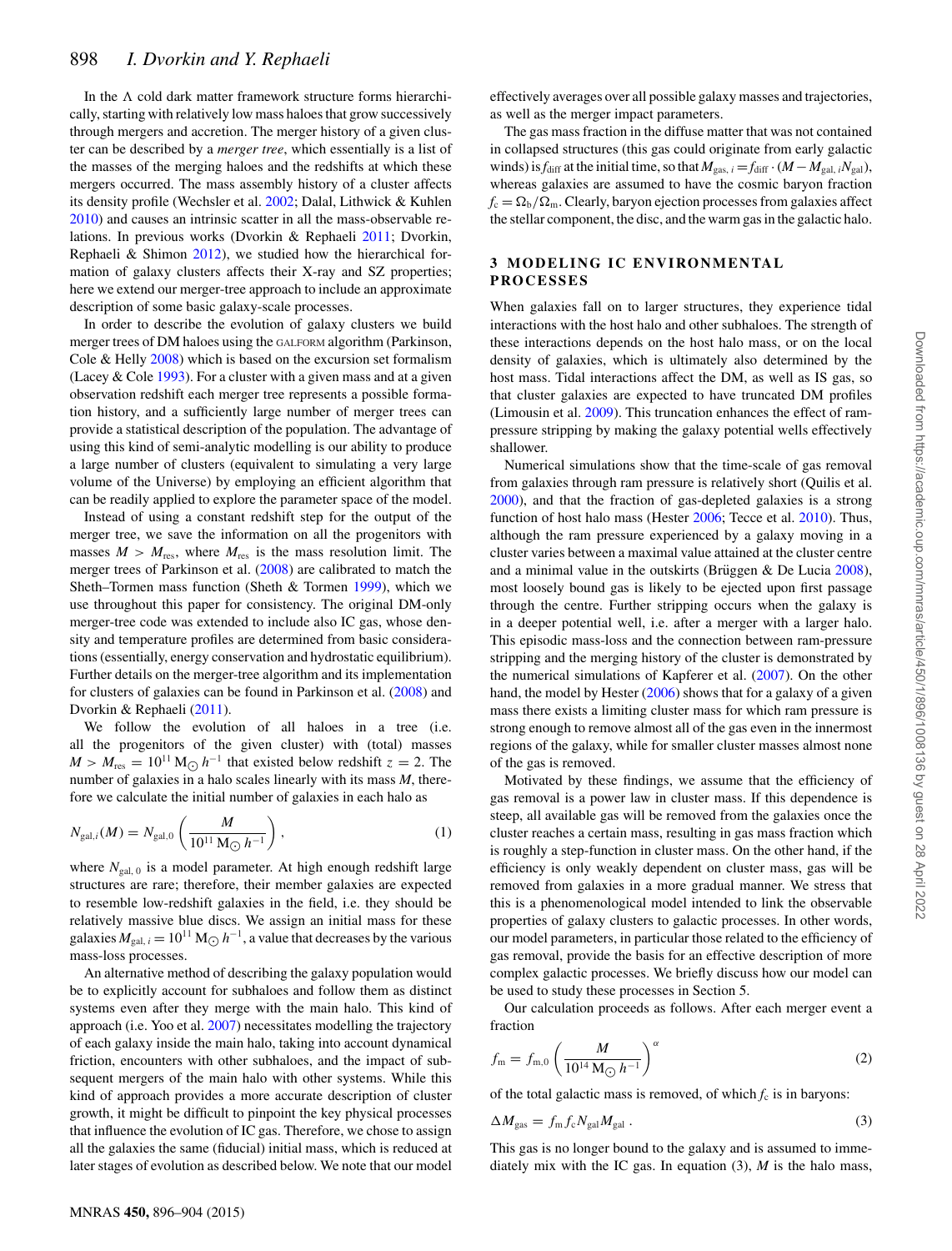$N_{\text{gal}}$  is given in equation (1) and  $M_{\text{gal}}$  is the mass of a typical galaxy residing in this halo. This mass is reduced after each merger event to account for the mass-loss as follows:

$$
M_{\rm gal} \to M_{\rm gal} \cdot (1 - f_{\rm m}). \tag{4}
$$

The parameter  $\alpha$  describes the steepness of the dependence of gas removal on cluster mass; for large values of  $\alpha$  there will be a very pronounced transition from insignificant environmental effects to very rapid mass ejection from the galaxy, whereas for small values of  $\alpha$  the ejection process is more gradual.

We approximate the virialization phase of gas removed from galaxies by assuming that it is immediately heated to the virial temperature of the host halo. Thus, the hot gas content of a halo immediately after a merger event is

$$
M_{\rm gas}(M) = M_{\rm gas}(M_1) + M_{\rm gas}(M_2) + \Delta M_{\rm gas} + \Delta M_{\rm gas, diff},\tag{5}
$$

where  $M_1$ ,  $M_2$  are the masses of the two merging haloes (typically the host halo and a smaller halo),  $\Delta M_{\rm gas}$  is calculated as in equation (3) and  $\Delta M_{\text{gas, diff}}$  is the gas contained in diffuse matter that falls on to the halo. This last term is given by  $\Delta M_{\text{gas, diff}} = f_{\text{diff}} M_{\text{diff}}$ , where  $M_{\text{diff}}$  is the mass contained in haloes below the resolution limit  $M_{\text{res}}$ of the merger tree (see Section 2).

These equations are employed following each merger event, so that the gas content of the cluster increases as the cluster evolves and the mean mass of cluster galaxies is decreased.

## **4 RESULTS**

### **4.1 IC gas fraction and metallicity**

We ran 1000 tree realizations for each halo mass with mass resolution of  $M_{res} = 10^{11} M_{\odot} h^{-1}$  and up to  $z = 2$ . We considered all merger events between haloes above this resolution mass. Mergers with smaller haloes were considered as part of the smooth accretion process, as described above.

Fig. 1 shows the hot gas mass fraction in clusters in the mass range  $10^{13}$  M<sub> $\odot$ </sub>  $h^{-1}$ – $10^{15}$  M $\odot$   $h^{-1}$  as predicted by our model, and



**Figure 1.** Gas mass fraction versus cluster mass for the fiducial model (thick black line) with model uncertainty range bracketed by the thin blue lines. Parameter values are specified in Table 1. X-ray measurements inside *M*<sup>500</sup> from Gonzalez et al. (2013, red stars), Vikhlinin et al. (2006, magenta circles) and Sun et al. (2009, black triangles).

**Table 1.** Parameter values used for the fiducial model *A* (solid black curve in Figs. 1–3); representative models *B* and *C* (dashed red curve and dot–dashed magenta curve, respectively), and the lower and upper ranges of the models, *A*min and *A*max, depicted as thin blue lines in Fig. 1.

|                   | A    | B    | C    | $A_{\min}$ | $A_{\text{max}}$ |
|-------------------|------|------|------|------------|------------------|
| $N_{\rm gal,~0}$  | 0.5  | 0.3  | 0.5  | 0.3        | 0.7              |
| $f_{\text{diff}}$ | 0.11 | 0.12 | 0.12 | 0.0725     | 0.14             |
| $f_{\rm m,0}$     | 0.01 | 0.01 | 0.01 | 0.01       | 0.045            |
| $\alpha$          | 1.84 | 1.0  | 0.7  | 1.55       | 0.39             |

**Table 2.** Parameter values for the fit in equation (6) for the different models discussed in the text. Note that the physical parameters that define the models are given in Table 1. The transition to efficient mass stripping occurs at around  $M = 10^a$  M<sub>( $\Omega$ </sub>) for each model.

|             | А     | R     | C     | $A_{\min}$ | $A_{\text{max}}$ |
|-------------|-------|-------|-------|------------|------------------|
| a           | 14.29 | 13.87 | 14.45 | 14.32      | 13.95            |
| h           | 0.135 | 0.189 | 0.251 | 0.148      | 0.295            |
| $\mathbf c$ | 0.051 | 0.028 | 0.053 | 0.029      | 0.071            |
| d           | 0.072 | 0.099 | 0.081 | 0.059      | 0.078            |

compared with data from several X-ray studies. Parameters of the fiducial model, shown in black, are given in Table 1. We compare our model with X-ray observations of groups and clusters (points with error-bars) and find good agreement. These results suggest that the mass dependence of  $f_{\text{gas}}$  can be largely explained by environmental processes. To obtain an estimate for the range of parameter values that are consistent with the data, we show by the thin blue lines in Fig. 1 the approximate region that brackets the range of values of the three data sets. These upper and lower lines correspond to models  $A_{\text{max}}$  and  $A_{\text{min}}$ , respectively, whose parameters are given in Table 1. Note though that the comparison with observations has only a limited value due to substantial modelling uncertainty, mainly in the cluster mass determination from X-ray observables.

An analytical fit to the fiducial model is

$$
f_{\rm gas} = c \left( 1 + e^{-\left[ \log_{10}(M/M_{\odot}) - a \right] / b} \right)^{-1} + d \,. \tag{6}
$$

The fit parameters for the models shown on Fig. 1 are given in Table 2. The fit demonstrates the transition to efficient mass stripping, which occurs around  $M = 10^a$  M...

No explicit redshift dependence is deduced from our results, in line with the usual assumptions (e.g. Allen et al. 2008). The reason for this is that in our model the efficiency of gas removal from cluster galaxies depends on the mass of the host halo, but not explicitly on the redshift at which galaxy infall occurs. Note though that the dependence on mass clearly introduces implicit redshift dependence through the strong mass dependence of the probability distribution function of cluster formation times (e.g. Sadeh & Rephaeli 2008).

Fig. 2 shows the results of our model for three representative sets of parameters: Model A (the fiducial model shown on Fig. 1; solid black line), Model B (dashed red line) and Model C (dot–dashed magenta line). The corresponding parameters are given in Table 1. In all three models the gas mass fraction increases with mass by ∼20– 50 per cent from groups to rich clusters, respectively. This trend is largely determined by the following model parameters:  $N_{gal, 0}$ , which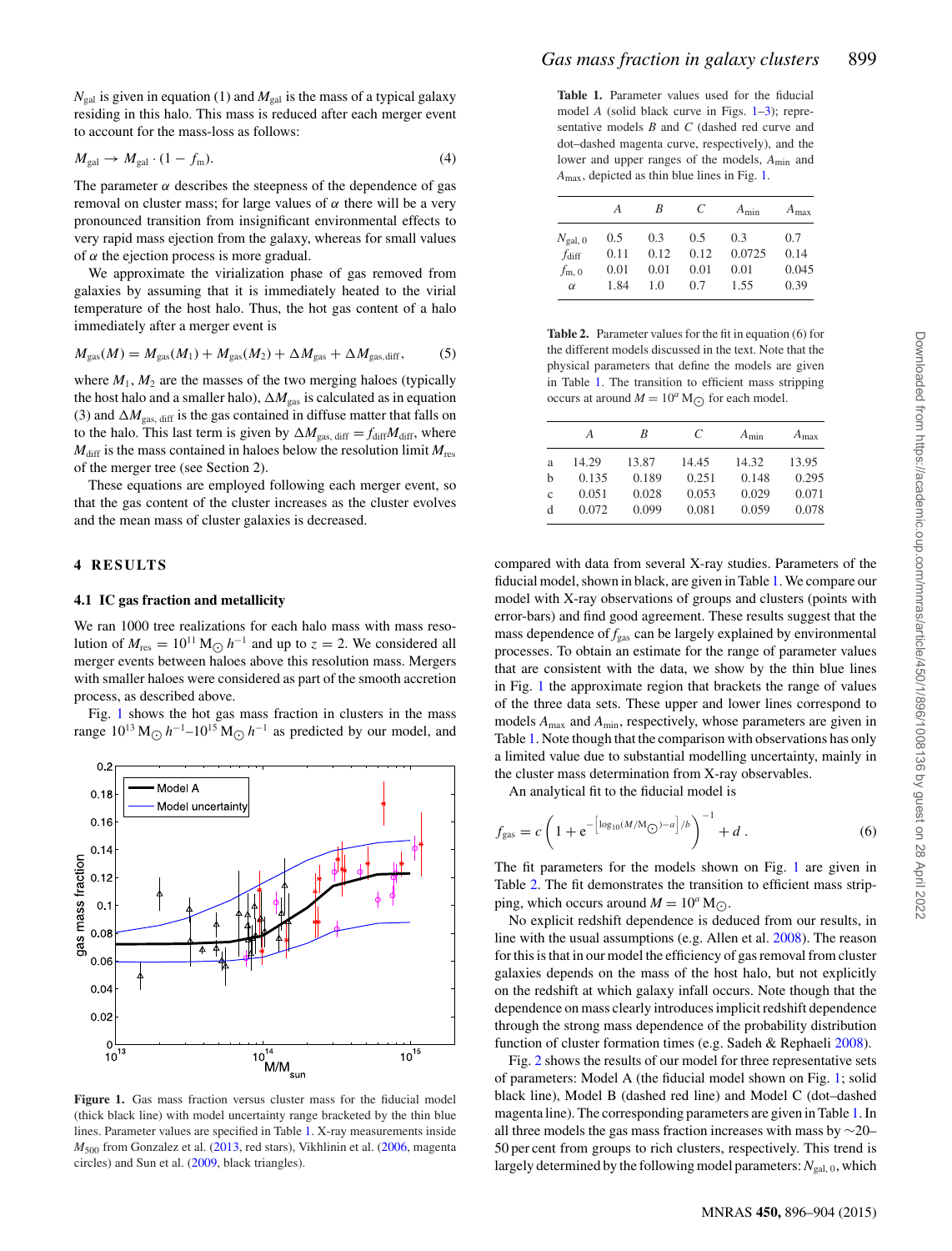

**Figure 2.** Gas mass fraction versus cluster mass for three representative models (see Table 1 for the parameters used in each case). Points with error bars show the X-ray measurements, specified in the caption of Fig. 1.

is related to the amount of gas initially locked inside galaxies, and  $f<sub>diff</sub>$ , which is the gas fraction in diffuse matter. The latter parameter is expected to be high, but lower than the universal value  $f_c$  since baryons are more clustered than DM. The parameters  $f_{m,0}$  and  $\alpha$ quantify the environmental processes that galaxies undergo as the cluster is assembled and affect the transition from the low  $f_{\text{gas}}$  level in groups to a high level in rich clusters. In particular, the steepness of this transition is determined by the value of  $\alpha$  (see equation 2).

While a more complete and quantitative description of gas ejection processes requires a high spatial resolution hydrodynamical simulation that can follow individual galaxy trajectories, our simple treatment seems to provide an adequate basis for comparison with the data. The good agreement of the predicted mass dependence of *f*gas with the observations clearly indicates that *on average* cluster environmental processes may be described by a few universal model parameters. Interestingly, the observed  $f_{gas}$  exhibits large scatter, which may be linked to the scatter in these unresolved parameters. Quantifying the connection between the varying galactic trajectories, composition, IC gas density profile, values of the merger impact parameter, and the scatter in our effective model parameters, is an important future goal (which is clearly beyond the scope of our simplified treatment).

IC gas metallicity provides additional insight on the evolution of the gas mass fraction. Gas that was removed from galaxies obviously has higher metal abundance than the intercluster gas. However, the metallicity of the latter which we denote by  $Z_i$  could be higher than that of primordial gas, since it could have already been enriched by galactic outflows (Werner et al. 2013). On the other hand, the metallicity of galactic gas, Z<sub>gal</sub> depends on the stellar mass and probably also on the environment of the galaxy (Peng & Maiolino 2014). Since these parameters depend on processes that occurred before  $z = 2$ , long before the cluster had assembled, we do not attempt to model them here, instead we adopt effective constant values for both  $Z_i$  and  $Z_{gal}$ .

Fig. 3 shows the metallicity of the IC gas for various cluster masses with  $Z_i = 0.1$  and  $Z_{gal} = 0.8$ . It can be seen that although all three models produce similar  $f_{\text{gas}}(M)$  they can be further distinguished by their very different mass-metallicity relations (which,



**Figure 3.** Metal abundance (in units of the solar value) for models A, B and C for which the corresponding  $f_{\text{gas}}$  is shown in Fig. 2.

however, depend on the assumed ratio of  $Z_i/Z_{gal}$ ). The differences between the selected models are mostly evident for the most massive clusters, but also for  $M \lesssim 10^{14}$  M<sub>O</sub> which roughly corresponds to the halo mass for which environmental effects become important. Interestingly, there seems to be some observational evidence (Rasmussen & Ponman 2009; Sasaki, Matsushita & Sato 2014) for an increase of the mean metal abundance with IC gas temperature, and hence with system mass (although other studies, e.g. Zhang et al. 2011 and Baldi et al. 2012, favour an inverse trend). We caution, however, that current X-ray studies measure the metal abundance in the innermost region of the cluster, typically inside  $R_{500}$  or less, due to observational difficulties, and the evolution of the central metal abundance might differ appreciably from the evolution of the total metallic mass in the cluster. Further investigation of the chemical composition of IC gas in groups and clusters will help constrain our model and provide more information on the processes of gas enrichment.

#### **4.2 X-ray luminosity**

Modelling  $f_{\text{gas}}(M)$  is particularly important in view of the ongoing and upcoming X-ray and SZ cluster surveys, whose main objectives are the study of cluster properties and the use of clusters as precise cosmological probes. These surveys, when jointly analysed together with complementary cosmological probes (such as CMB anisotropies and baryonic acoustic oscillations) can shed light on the physics of galaxy clusters and the nature of mass-observable relations. The latter are shaped by cosmological structure formation, as well as small-scale physics. Therefore, the magnitude of  $f_{\text{gas}}$  and its  $M\&\ z$  dependence may effectively serve as a means of studying the main physical processes affecting galaxies in dense environments, provided the cosmological parameters are constrained fairly well by complementary probes. In particular, the *fgas* models proposed here can be used to link X-ray observables to galactic processes in clusters.

First, we calculate the scaling relation between the bolometric Xray luminosity and the emission weighted temperature inside  $R_{500}$ . In order to calculate the density and temperature profile we assume a polytropic model (e.g. Ascasibar et al. 2003), so that the pressure and density are related by  $P = P_0(\rho/\rho_0)^{\Gamma}$  with  $\Gamma = 1.2$ . Then the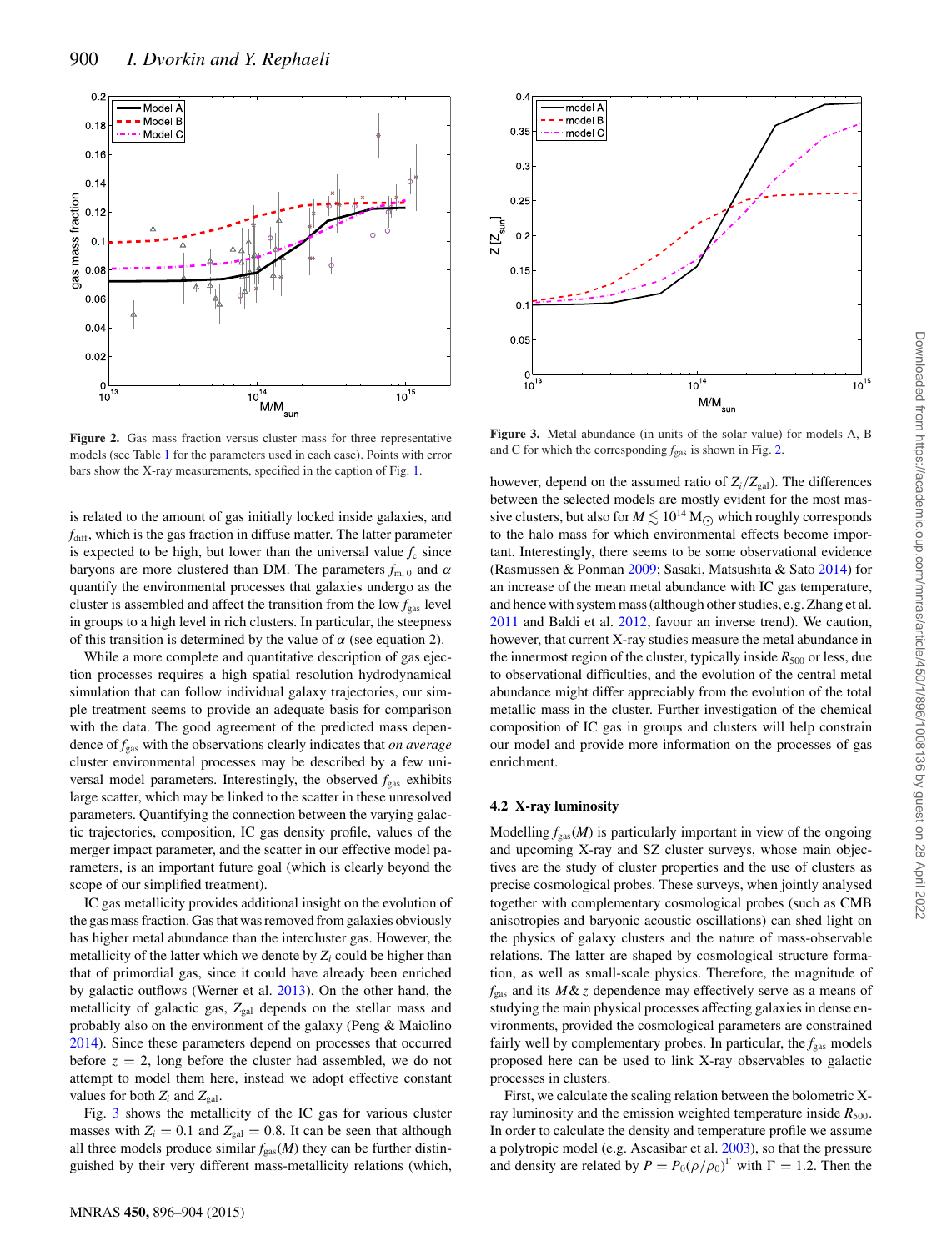

**Figure 4.** Bolometric luminosity–temperature relation computed using the polytropic *f*gas model (dot–dashed black line), preheating model with a uniform entropy floor of 150 keV  $\text{cm}^2$  (solid black line) and model uncertainty region (thin red lines) compared with X-ray measurements from Zhang et al. (2008) and Mantz et al. (2010b).

solution of the equation of hydrostatic equilibrium for a polytropic gas inside a potential well of a DM halo with an NFW profile is (Ostriker et al. 2005)

$$
\rho(x) = \rho_0 \left[ 1 - \frac{B}{1+n} \left( 1 - \frac{\ln(1+x)}{x} \right) \right]^n, \tag{7}
$$

where  $n = (\Gamma - 1)^{-1}$ ,  $B = 4\pi G \rho_s r_s^2 \mu m_p / k_B T_0$ ,  $\mu m_p$  is the mean molecular weight,  $r_s = R/c$  is the scale radius of the cluster and *c* is the concentration parameter of the DM halo. The temperature profile is given by

$$
T(x) = T_0 \left[ 1 - \frac{B}{1+n} \left( 1 - \frac{\ln(1+x)}{x} \right) \right] \,. \tag{8}
$$

We take the halo concentration parameters from our merger-tree model, which describes the DM density profile as a function of the formation history of the cluster (Dvorkin & Rephaeli 2011; Dvorkin et al. 2012).

Fig. 4 shows the bolometric luminosity  $L_X$  versus emission weighted temperature for model clusters at  $z = 0$  compared with low-redshift observations with the polytropic model shown by the dot–dashed black line. While the model prediction reasonably agrees with the data, the slope of the luminosity–temperature relation is too shallow and follows the self-similar prediction  $L \propto T^2$ , instead of the observed  $L \propto T^3$ . This discrepancy clearly stems from our simplistic description of IC gas equation of state. Quite possibly, this discrepancy indicates the need for additional energy input from supernovae, galactic winds or AGN which are related to the cluster galactic evolutionary processes. These lead also to the overall effect of gas preheating, as has been proposed in various preheating models (e.g. Bialek, Evrard & Mohr 2001; Babul et al. 2002; Voit et al. 2003). This calculation is beyond the scope of this paper and we leave it to future work. However, in order to demonstrate the effect of this preheating we include a simple model, based on the work of Younger & Bryan  $(2007)$  and described in the appendix, where we assume a constant entropy floor for all clusters. This assumption amounts to uniformly raising the entropy level of all intergalactic gas well before the formation of groups and clusters. Since possible sources of preheating are related to star formation, which peaks at



**Figure 5.** X-ray luminosity function computed using the fiducial  $f_{gas}$  model (thick black line) and model uncertainty region (thin red lines) for clusters in the range  $z = 0$ –0.5. The luminosity is calculated for the 0.1–2.4 keV spectral band.

 $z \sim 2$ , this assumption is fairly reasonable. Nevertheless, this description is not entirely self-consistent if energy injection continues also at lower redshifts, as we do not consider the effects of gas ejection from groups due to increased entropy, which could affect the evolution of the gas mass fraction. Indeed, there are observational hints for the connection between the gas mass fraction and the entropy profile (Pratt et al. 2010). (In Section 5, we briefly outline our plan for a more fully consistent treatment of preheating in our merger-tree approach.)

The solid black curve in Fig. 4 shows the results of the preheating model, where we assumed an entropy floor of  $K_0 = 150 \text{ keV cm}^2$ . This model clearly provides a much better fit to observations. Note, however, that there is a significant dispersion in the observed entropy floor (Pratt et al. 2010; McDonald et al. 2014). In the absence of a complete model that follows the development of this entropy excess in each individual cluster, we explore a plausible range of values for  $K_0$ . The thin red curves in Fig. 4 mark the estimated range resulting from the uncertainty in the gas mass fraction model (blue curves in Fig. 1) and in the entropy floor:  $K_0 = 100-200 \text{ keV cm}^2$ . This combined uncertainty brackets the observations, as expected. The observed scatter in the X-ray scaling relations might be due to different dynamical state of some of the clusters (i.e. they could be out of equilibrium due to a recent merger event), as well as variations in  $f_{\text{gas}}$ .

Having demonstrated the viability of the preheating assumption for our model we use the simple polytropic case in the remainder of this paper in order to isolate the effects of our IC gas model.

Additional information is provided by the cluster luminosity function. Recently, Böhringer, Chon & Collins  $(2014)$  used the REFLEX II cluster survey to construct the X-ray luminosity function and to derive constraints on  $\Omega_{\rm m}$  and  $\sigma_8$ . Future surveys will be able to extend this analysis to higher redshifts, probing the mass function and thermodynamical properties of these systems.

Fig. 5 shows the expected luminosity function for redshifts up to  $z = 0.5$  in the measured 0.1–2.4 keV spectral band, which corresponds to the energy range of *ROSAT* measurements. We used the Sheth–Tormen mass function for consistency with the mergertree algorithm we employ. In future, we plan to extend this work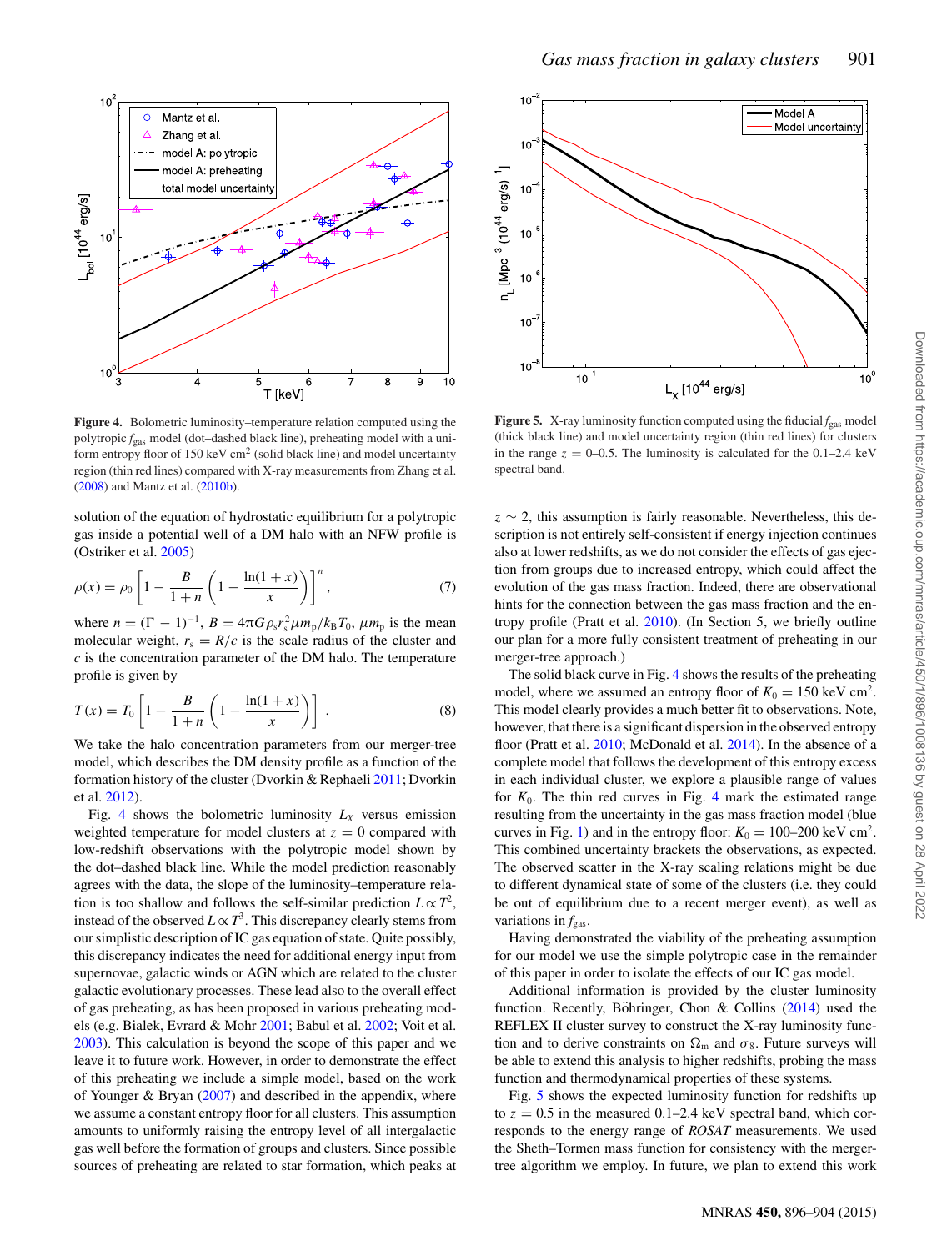by calibrating the merger-tree building code to more general mass functions, so as to carry out a more detailed comparison with results of hydrodynamical simulations.

#### **4.3 SZ power spectrum**

Recent findings by the Planck Collaboration XX (2014) indicate that there is 'tension' between the observed SZ power spectrum and cluster number counts and theoretical predictions based on primary cosmic microwave background (CMB) observations. One of the possible culprits is the gas mass fraction, which links the DM halo abundance, predicted by theory, to the observed SZ signal, which results from interaction of CMB photons and hot IC electrons. It is quite interesting, therefore, to check whether our range of  $f_{\text{gas}}$ models can alleviate the tension reported by *Planck*.

We compute the SZ power spectrum using the halo approximation (Komatsu & Seljak 2002):

$$
C_{\ell} = s(\chi)^2 \int_0^{z_{\text{max}}} \frac{dV(z)}{dz} dz \int_{M_{\text{min}}}^{M_{\text{max}}} dM \frac{dn}{dM} |y_{\ell}(M, z)|^2, \tag{9}
$$

where  $s(\chi)$  is the spectral dependence of the SZ signal given by

$$
s(\chi) = \chi \frac{e^{\chi} + 1}{e^{\chi} - 1} - 4,\tag{10}
$$

 $\chi = h v / k_B T_0$  is the dimensionless frequency,  $V(z)$  is the comoving volume per steradian, and d*n*/d*M* is the mass function. The 2D Fourier transform of the projected Comptonization parameter is

$$
y_{\ell} = \frac{4\pi r_s}{\ell_s^2} \int_0^c dx x^2 \frac{\sin(\ell x/\ell_s)}{\ell x/\ell_s} \zeta(x), \tag{11}
$$

where  $\ell_s = d_A(z)/r_s$ ,  $d_A(z)$  is the angular diameter distance to the cluster and  $\zeta(x)$  is the gas (normalized) pressure

$$
\zeta(x) = \frac{k_{\rm B}\sigma_T}{m_{\rm e}c^2} n_{\rm e}(x) T_{\rm e}(x) \,. \tag{12}
$$

Typical parameters are  $z_{\text{max}} = 2$ ,  $M_{\text{min}} = 10^{13} h^{-1} M_{\odot}$  and  $M_{\text{max}} = 10^{16} h^{-1} M_{\odot}$ . The concentration parameter is calculated as above, using our merger-tree model of cluster evolution. The temperature and density profiles are given by equations (7) and (8).

The resulting thermal SZ power spectrum is shown in Fig. 6. Given the cosmological parameters deduced from primary CMB observations by *Planck* (adopted in this work) our fiducial model



**Figure 6.** SZ power spectrum for the fiducial model (black line) and the model uncertainty region (grey stripe) that corresponds to the blue lines on Fig. 1. Also shown are measurements from *Planck* (blue circles), and the fiducial model with  $\sigma_8 = 0.78$ , which corresponds to the lower  $2\sigma$  limit of the constraint from *Planck* (dot–dashed black line).

is in tension with *Planck* measurements of the SZ power spectrum. This result reflects the ∼2 $\sigma$  discrepancy between the values of  $\sigma_8$ and  $\Omega_{\rm m}$  deduced from primary CMB versus cluster number counts (Planck Collaboration XX 2014). We demonstrate the important implication of this discrepancy by the dashed black line in Fig. 6, calculated with our fiducial  $f_{gas}$  model and  $\sigma_8 = 0.78$ , which corresponds to the 2σ lower limit of the *Planck* primary CMB value. It is apparent, then, that the uncertainty in the value of  $\sigma_8$  can largely explain the discrepancy with the deduced SZ power spectrum, even if other additional uncertainties in cluster parameters (such as the mass function and the gas equation of state) are ignored.

#### **5 DISCUSSION**

We developed a simple and efficient model that accurately describes the mass dependence of the hot gas mass fraction in clusters. Our model links two important physical phenomena: the morphological transformation (and mass-loss) of cluster galaxies under the influence of the dense cluster environment, and the evolution of the hot gas. Our results show that the possible relation between these processes can be understood in terms of a few parameters with intuitive physical interpretation: the amount of galaxies, the gas fraction of diffuse matter and the efficiency of gas removal from galaxies which we modelled as a power law in halo mass. At present, none of these parameters is known with high precision; detailed hydrodynamical simulations are needed in order to determine the properties of high-redshift galaxies and to better understand the IC processes that affect the evolution of their IS gas.

However, our model offers an alternative way to understand IC gas evolution through comparison with the observed  $f_{\rm gas}$  and metallicity. While it is computationally challenging to develop and run hydrodynamical simulations of cosmological structure formation that also resolve structure and (relatively) small-scale galactic processes, such as ram-pressure stripping, our approach provides a convenient framework for studying the important gas ejection processes. A general model can be derived by fitting  $f_{\text{gas}}(M)$  measurements, as demonstrated above. This model predicts specific dependence of the efficiency of gas removal from galaxies, which can be tested against small-scale numerical simulations of ram-pressure and tidal stripping, processes whose quantitative assessment does not require the full framework of a cosmological simulation. Such simulations can be run with different galactic masses and ambient IC gas densities to study how these parameters contribute to the scatter in  $f_{\text{m},0}$ and  $\alpha$  that control gas removal efficiency in our model. Additional constraints can be provided by measurements of IC gas metallicity, as demonstrated in the previous section.

An important and timely application of our simple numerical approach is the prediction of the SZ power spectrum. We reproduce the <sup>∼</sup>2<sup>σ</sup> discrepancy between the models based on cosmological parameters deduced from primary CMB observations, and the observationally deduced (by *Planck*) thermal SZ power spectrum. While the range of model parameters adopted here do not seem to resolve this discrepancy, the insight gained from our treatment can be useful in future studies of the SZ effect, which will allow better assessment of the uncertainties resulting from IC gas physics.

It is a well-known fact that preheating models which assume a uniform entropy floor provide a better description of the observed luminosity–temperature relation than the simple polytropic model. Nevertheless, the nature of the preheating sources is still debated. Interestingly, the degree of preheating and its impact on the equation of state might be related to the IC gas enrichment processes we discuss here. In particular, if preheating occurs due to galactic winds,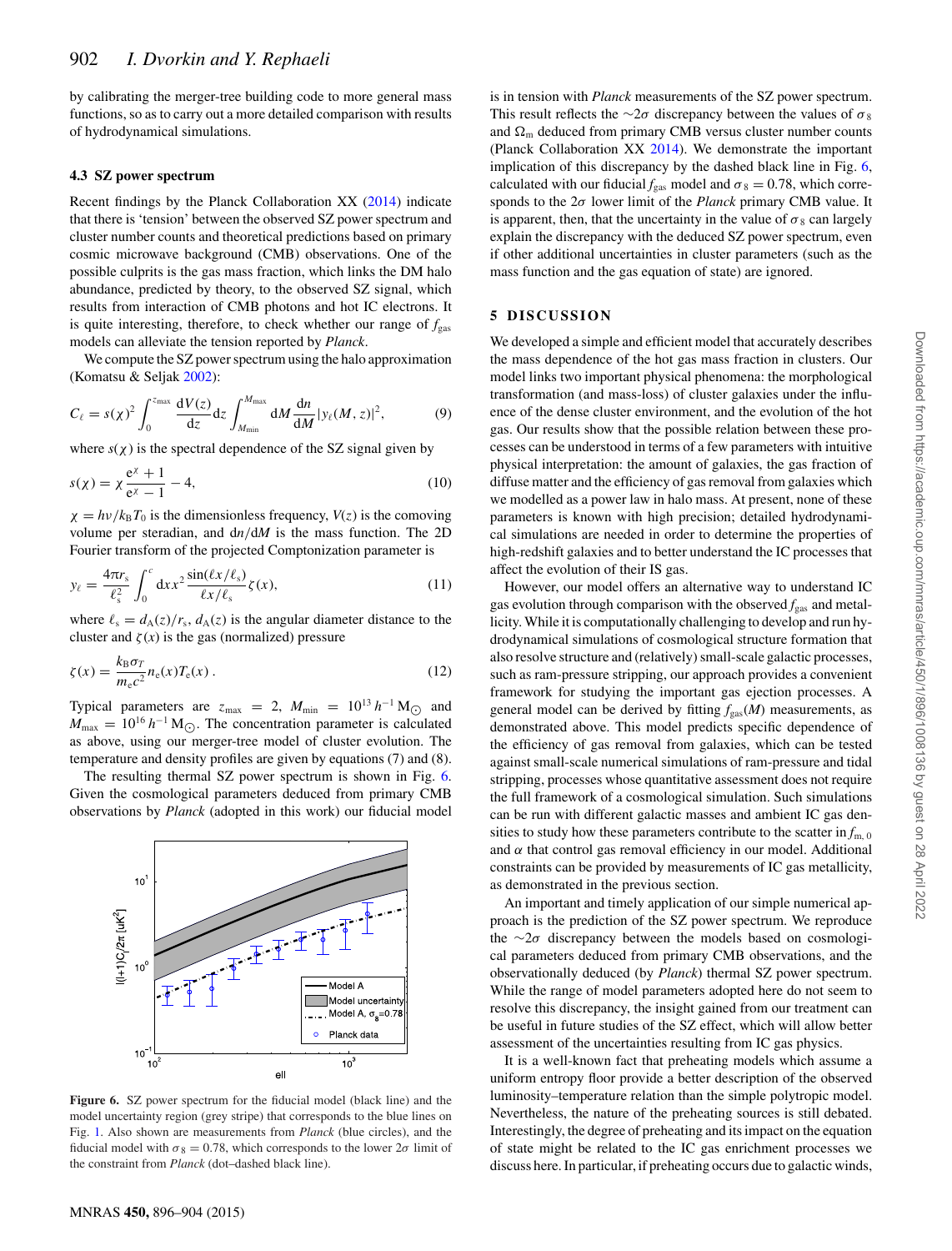which also carry metals, we would expect a correlation between the entropy floor and metal abundance, whereas if the main preheating source is feedback from AGN no such correlation is expected. In addition, non-uniform preheating should influence the gas mass fraction by expelling the gas out of less massive systems. This possibility is explored in Ostriker et al. (2005) and Bode et al. (2009). In future work, we plan to extend our model to account for energy, as well as mass ejection from cluster galaxies, and to use the framework developed in this paper to distinguish between different preheating scenarios.

We plan to further extend this work by implementing different mass functions and thereby providing much more accurate calculations of the cluster statistical measures. Another route of investigation is the introduction of cluster-to-cluster scatter in our model parameters. The ultimate goal is constraining our model parameters and their scatter using the observables discussed above –  $f_{\rm gas}(M)$ , metallicity, X-ray scaling relations and luminosity function and SZ power spectrum – and providing a handle on the details of the environmental processes that mostly affect cluster galaxies. These results can be used as an input, or compared against, smallscale simulations of galaxies in an ambient gas environment, where the modelling of galactic structure and dynamics inside the cluster can be controlled.

### **ACKNOWLEDGEMENTS**

The authors wish to thank the GALFORM team for making the code publicly available. We thank the referee for a critical review of the original manuscript and for constructive comments; we also thank Joe Silk for helpful suggestions. Work at TAU was supported by Israel Science Foundation grant 1496/12, and by the James B. Ax Family Foundation. Work at IAP has been supported by the ERC Project no. 267117 (DARK) hosted by Université Pierre et Marie Curie (UPMC) – Paris 6.

#### **REFERENCES**

- Abadi M. G., Moore B., Bower R. G., 1999, MNRAS, 308, 947
- Allen S. W., Rapetti D. A., Schmidt R. W., Ebeling H., Morris R. G., Fabian A. C., 2008, MNRAS, 383, 879
- Arieli Y., Rephaeli Y., Norman M. L., 2010, ApJ, 716, 918
- Ascasibar Y., Yepes G., Müller V., Gottlöber S., 2003, MNRAS, 346, 731
- Babul A., Balogh M. L., Lewis G. F., Poole G. B., 2002, MNRAS, 330, 329
- Baldi A., Ettori S., Molendi S., Balestra I., Gastaldello F., Tozzi P., 2012, A&A, 537, A142
- Bekki K., Couch W. J., Shioya Y., 2002, ApJ, 577, 651
- Bialek J. J., Evrard A. E., Mohr J. J., 2001, ApJ, 555, 597
- Bîrzan L., Rafferty D. A., McNamara B. R., Wise M. W., Nulsen P. E. J., 2004, ApJ, 607, 800
- Bode P., Ostriker J. P., Vikhlinin A., 2009, ApJ, 700, 989
- Böhringer H., Chon G., Collins C. A., 2014, A&A, 570, A31
- Borgani S. et al., 2006, MNRAS, 367, 1641
- Brüggen M., De Lucia G., 2008, MNRAS, 383, 1336
- Bullock J. S., Kolatt T. S., Sigad Y., Somerville R. S., Kravtsov A. V., Klypin A. A., Primack J. R., Dekel A., 2001, MNRAS, 321, 559
- Butcher H., Oemler A., Jr, 1978, ApJ, 219, 18
- Dai X., Bregman J. N., Kochanek C. S., Rasia E., 2010, ApJ, 719, 119
- Dalal N., Lithwick Y., Kuhlen M., 2010, preprint [\(arXiv:1010.2539\)](http://arxiv.org/abs/1010.2539)
- De Grandi S., Molendi S., 2001, ApJ, 551, 153
- Dunn R. J. H., Fabian A. C., Taylor G. B., 2005, MNRAS, 364, 1343
- Dvorkin I., Rephaeli Y., 2011, MNRAS, 412, 665
- Dvorkin I., Rephaeli Y., Shimon M., 2012, MNRAS, 421, 2648
- Ebeling H., Stephenson L. N., Edge A. C., 2014, ApJ, 781, L40
- Ettori S., 2003, MNRAS, 344, L13
- Ettori S., Dolag K., Borgani S., Murante G., 2006, MNRAS, 365, 1021
- Fabian A. C., 2012, ARA&A, 50, 455
- Finoguenov A., David L. P., Ponman T. J., 2000, ApJ, 544, 188
- Giodini S. et al., 2009, ApJ, 703, 982
- Gnedin O. Y., 2003, ApJ, 582, 141
- Gonzalez A. H., Zaritsky D., Zabludoff A. I., 2007, ApJ, 666, 147
- Gonzalez A. H., Sivanandam S., Zabludoff A. I., Zaritsky D., 2013, ApJ, 778, 14
- Gunn J. E., Gott J. R., III, 1972, ApJ, 176, 1
- Hester J. A., 2006, ApJ, 647, 910
- Hlavacek-Larrondo J., Fabian A. C., Edge A. C., Ebeling H., Sanders J. S., Hogan M. T., Taylor G. B., 2012, MNRAS, 421, 1360
- Hlavacek-Larrondo J. et al., 2014, preprint [\(arXiv:1410.0025\)](http://arxiv.org/abs/1410.0025)
- Hughes T. M., Cortese L., 2009, MNRAS, 396, L41
- Just D. W., Zaritsky D., Sand D. J., Desai V., Rudnick G., 2010, ApJ, 711, 192
- Kapferer W. et al., 2007, A&A, 466, 813
- Komatsu E., Seljak U., 2002, MNRAS, 336, 1256
- Koopmann R. A., Haynes M. P., Catinella B., 2006, AJ, 131, 716
- Lacey C., Cole S., 1993, MNRAS, 262, 627
- Limousin M., Sommer-Larsen J., Natarajan P., Milvang-Jensen B., 2009, ApJ, 696, 1771
- Lin Y.-T., Mohr J. J., Stanford S. A., 2003, ApJ, 591, 749
- Lueker M. et al., 2010, ApJ, 719, 1045
- McCarthy I. G., Bower R. G., Balogh M. L., 2007, MNRAS, 377, 1457
- McDonald M. et al., 2014, ApJ, 794, 67
- McNamara B. R., Nulsen P. E. J., 2007, ARA&A, 45, 117
- Mantz A., Allen S. W., Rapetti D., Ebeling H., 2010a, MNRAS, 406, 1759 Mantz A., Allen S. W., Ebeling H., Rapetti D., Drlica-Wagner A., 2010b, MNRAS, 406, 1773
- Merritt D., 1983, ApJ, 264, 24
- Mohr J. J., Mathiesen B., Evrard A. E., 1999, ApJ, 517, 627
- Moore B., Lake G., Quinn T., Stadel J., 1999, MNRAS, 304, 465
- Ostriker J. P., Bode P., Babul A., 2005, ApJ, 634, 964
- Parkinson H., Cole S., Helly J., 2008, MNRAS, 383, 557
- Peng Y.-j., Maiolino R., 2014, MNRAS, 438, 262
- Pettini M., Shapley A. E., Steidel C. C., Cuby J.-G., Dickinson M., Moorwood A. F. M., Adelberger K. L., Giavalisco M., 2001, ApJ, 554, 981
- Planck Collaboration XVI, 2014, A&A, 571, A16
- Planck Collaboration XX, 2014, A&A, 571, A20
- Planelles S., Borgani S., Dolag K., Ettori S., Fabjan D., Murante G., Tornatore L., 2013, MNRAS
- Pratt G. W. et al., 2010, A&A, 511, A85
- Quilis V., Moore B., Bower R., 2000, Science, 288, 1617
- Raichoor A., Andreon S., 2012, A&A, 543, A19
- Rasmussen J., Ponman T. J., 2009, MNRAS, 399, 239
- Sadeh S., Rephaeli Y., 2008, MNRAS, 388, 1759
- Sasaki T., Matsushita K., Sato K., 2014, ApJ, 781, 36
- Scannapieco E., Oh S. P., 2004, ApJ, 608, 62
- Sheth R. K., Tormen G., 1999, MNRAS, 308, 119
- Shimon M., Rephaeli Y., Itzhaki N., Dvorkin I., Keating B. G., 2012, MNRAS, 427, 828
- Solanes J. M., Manrique A., García-Gómez C., González-Casado G., Giovanelli R., Haynes M. P., 2001, ApJ, 548, 97
- Stanek R., Rasia E., Evrard A. E., Pearce F., Gazzola L., 2010, ApJ, 715, 1508
- Sun M., Donahue M., Voit G. M., 2007, ApJ, 671, 190
- Sun M., Voit G. M., Donahue M., Jones C., Forman W., Vikhlinin A., 2009, ApJ, 693, 1142
- Tecce T. E., Cora S. A., Tissera P. B., Abadi M. G., Lagos C. D. P., 2010, MNRAS, 408, 2008
- Vikhlinin A., Markevitch M., Murray S. S., Jones C., Forman W., Van Speybroeck L., 2005, ApJ, 628, 655
- Vikhlinin A., Kravtsov A., Forman W., Jones C., Markevitch M., Murray S. S., Van Speybroeck L., 2006, ApJ, 640, 691
- Vikhlinin A. et al., 2009, ApJ, 692, 1060
- Voit G. M., Balogh M. L., Bower R. G., Lacey C. G., Bryan G. L., 2003, ApJ, 593, 272